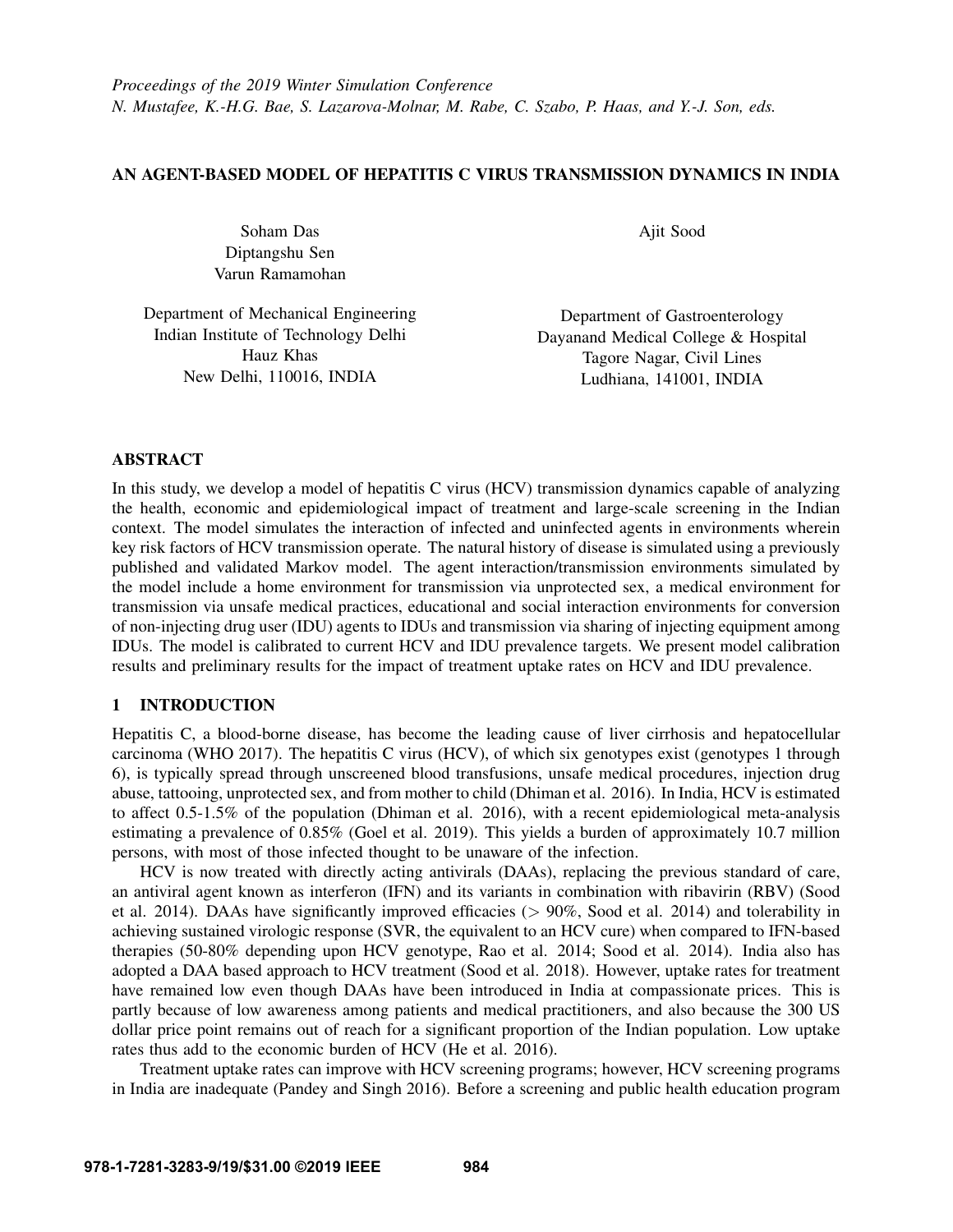is implemented on a large scale, it would be prudent to evaluate the cost-effectivenes of such a program using decision-analytic modelling.

In this study, we develop an agent-based model of HCV transmission dynamics capable of assessing the health, economic and epidemiological impact of HCV treatment, screening and public health education programs. Agent-based simulation is an appropriate methodology for modeling HCV transmission dynamics, as the disease spreads through interactions between disease-carrying persons or 'agents.' While deterministic compartmental models also facilitate such analysis, the stochastic nature of the spread of HCV – for example, through chance contamination by an infected patient of equipment used by a doctor engaging in unsafe medical practices – make stochastic simulation a natural modeling choice [\(Cousien et al. 2015\)](#page-10-2).

Our model simulates interaction of agents in multiple environments wherein key factors of HCV transmission in the Indian context operate: a home environment; social interaction and educational environments wherein both injecting drug users (IDUs) and non-IDUs can interact; and a medical environment wherein HCV can spread via unsafe medical practices. Our literature survey did not yield this type of comprehensive model of HCV transmission dynamics in either Indian or international settings, and hence we attempt to address this gap in the literature. Specifically, in this paper, we describe the key features of this simulation model, including model parameterization and calibration, and present preliminary results regarding the impact of DAAs and changes in treatment uptake rates on HCV prevalence.

#### 2 LITERATURE REVIEW

We begin by discussing state transition models (STMs), many of which have been developed to assess the cost-effectiveness of HCV treatments. We limit our discussion to STMs used in cost-effectiveness analyses of DAAs, given that treatment with DAAs has been the standard of care since 2011 [\(Chhatwal et al. 2016\)](#page-10-3). A discussion of all such STMs is beyond our scope here; hence we refer the reader to a systematic review by [Chhatwal et al. \(2016\)](#page-10-3) for a comprehensive discussion.

[Chhatwal et al. \(2016\)](#page-10-3) found that a majority of the models (94%) have been developed for analyses conducted in the Western hemisphere, and only found one conducted in Asia (Singapore). They also found that none of these studies considered HCV transmission dynamics, and only considered persons already infected. However, since this review was published, we identified three published agent-based simulations investigating the cost-effectiveness of HCV interventions for IDUs, which we discuss in the context of transmission models. Two cost-effectiveness analyses of DAAs in the Indian context have also been published [\(Aggarwal et al. 2017;](#page-10-4) [Goel et al. 2018\)](#page-10-5).

In both studies in the Indian context [\(Aggarwal et al. 2017;](#page-10-4) [Goel et al. 2018\)](#page-10-5), the authors used a Markov STM to assess the cost-effectiveness of DAAs in chronically infected individuals (G1, G3 and G4 HCV genotypes) in the Indian context. However, this study did not consider disease transmission dynamics, and therefore did not consider the effect of treatment on HCV prevalence. Also, because treatment of those infected may prevent further transmission, the cost-effectiveness of treatment is likely to be underestimated if the number of cases averted is not taken into account along with gains in health outcomes for individual patients. More importantly, given that treatment uptake rates in the Indian context are low, evaluating the effect of increased treatment uptake rates achieved via screening on HCV prevalences becomes imperative. We attempt to develop a model of HCV transmission dynamics that addresses these gaps, among others, in this study. However, we use a modified version of the Markov STM used in these studies to simulate the natural history of HCV for infected agents.

A large number of HCV transmission dynamics models have been published, and hence we refer to a review of these models by Pitcher et al. (2018). A majority of transmission models have been developed in a developed economy setting, where the dominant mode of transmission of HCV is via injecting drug use. Hence the review focuses on models developed for IDUs alone. [Pitcher et al. \(2018\)](#page-11-6) found that transmission models were developed to estimate the effect of harm reduction programs (e.g., syringe/needle substitution programs) and/or 'treatment as prevention' programs. The authors reported that most studies determined that a combination of harm reduction and treatment as prevention (i.e., screening and treatment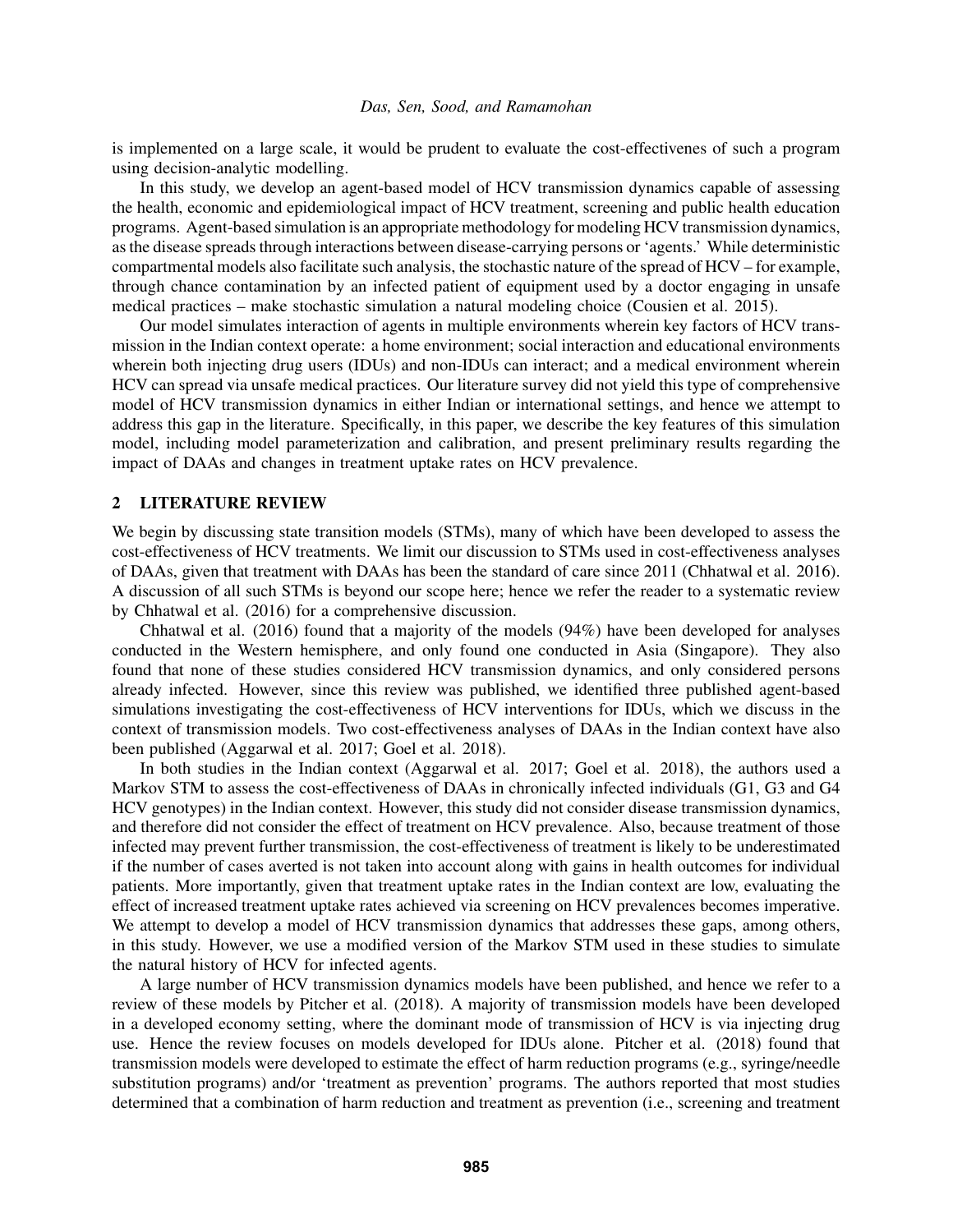of IDUs) is most likely to achieve the WHO incidence target of a reduction of  $> 90\%$  in new infections by 2030.

We identified three agent-based models used in cost-effectiveness analyses [\(He et al. 2016;](#page-11-4) [van Santen](#page-11-7) [et al. 2016;](#page-11-7) [Cousien et al. 2018\)](#page-10-6). All were targeted to IDUs, and all were conducted in Western developed settings. Only one study [\(He et al. 2016\)](#page-11-4) attempted modelling HCV transmission in the general community; however, IDUs remained the key transmission mode.

Overall, our survey of transmission models yielded a few gaps: (a) given that all the models focus primarily on HCV transmission via IDUs, and a majority of infections in India occur due to unsafe medical and dental procedures, a transmission model that accounts for unsafe medical care is required in this context; (b) we found no work in comprehensively modeling the transmission dynamics of HCV in the Indian or South Asian contexts and on assessing the impact of screening on HCV prevalence and incidence. We attempt to address these gaps via our agent-based model that includes transmission via unsafe medical practices, injecting drug use and unsafe sexual practices. Planned uses of the model include estimating the cost-effectiveness of treatment-as-prevention strategies with DAAs in the Indian context, and also to model the effect of a public awareness program on HCV epidemiology. Finally, unsafe medical care is likely to be a substantial contributor to the HCV burden in other developing countries, and hence our model could provide a roadmap for conducting such studies in other developing countries.

## <span id="page-2-1"></span>3 MODEL DEVELOPMENT

We started model development by constructing agents representing individuals in society with two principal characteristics relevant to the spread of HCV: infected or uninfected individuals (may or may not be IDUs), IDU or non-IDU (may or may not be infected). HCV is spread in the model by interactions between these agents in environments constructed to reflect the contribution of key HCV transmission modalities. Once an agent in the model acquires an infection, his/her disease progression is simulated via a Markov model adapted from previously published cost-effectiveness studies [\(Aggarwal et al. 2017;](#page-10-4) [Goel et al. 2018\)](#page-10-5). The cohort of agents in the model is dynamic, with demographics, birth and death processes calibrated to Indian census data. The model thus consists of two components: (a) disease transmission in key environments; and (b) natural history and treatment model. Figure [1](#page-2-0) provides an overview of the model. We now provide

<span id="page-2-0"></span>

Figure 1: HCV transmission model: overview.

a brief overview of the birth and death processes in the simulation. The model has a burn-in period of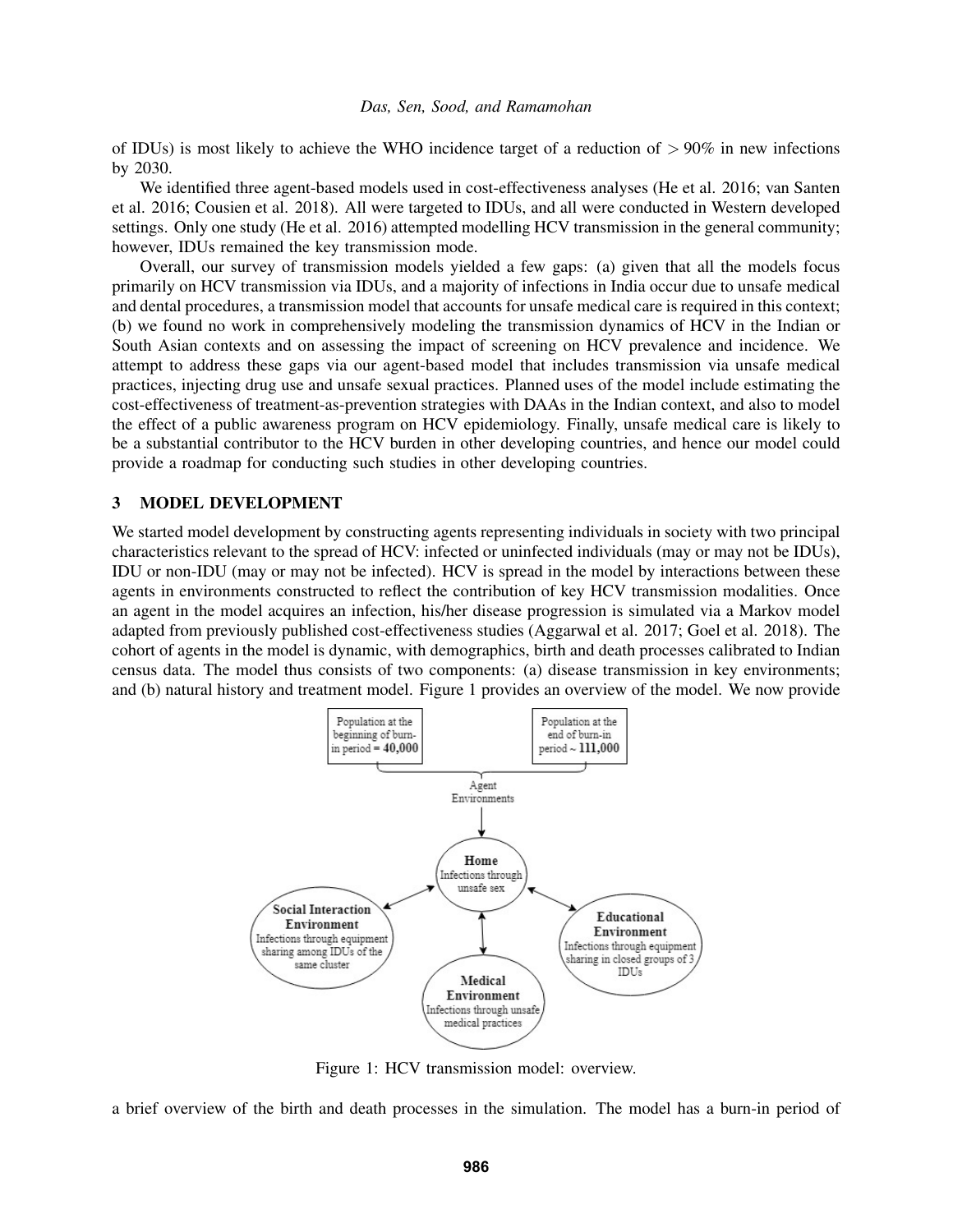50 years (a year consisting of 12 30-day months). The model was initialized for the burn-in period with 10,000 homes, each consisting of a 'family' of 4 agents. Each 'family' consisted of two male-female pairs, with one younger pair between the ages of 23 and 27 capable of birthing new agents and one older pair between the ages of 48 and 52, assuming a generation change every 25 years. This particular configuration was chosen to initialize the simulation so as to arrive at the demographics of the Indian population in 2011, when the last decadal census was conducted in India. Children are not included in this initial configuration as a matter of convenience; however, given that birth of new agents begins immediately upon start of the burn-in period, a reasonable distribution of agents of all ages is achieved within the first 25 years.

Daily probabilities of death were generated by using publicly available census data, using which the average annual number of deaths per 1000 people between 1960 and 2014 was estimated as 14.85 [\(Ministry of Home Affairs 2016\)](#page-11-8). For births we used the demographic distribution of India where the distribution of people within each 5 year age group from 0-50 (e.g., 0-5, 5-10) was used [\(Ministry of](#page-11-8) [Home Affairs 2016\)](#page-11-8). This yielded a daily birth rate of 4.94.

New families are formed in the following manner: when two persons belonging to different families cross the age of 23 - the average age of marriage in India [\(Ministry of Home Affairs 2016\)](#page-11-8) - they are paired and moved to a new family. When births occur, they are randomly allocated to these new families with the limit that each pair cannot have more than five children.

Finally, we choose the district of Ludhiana in the Punjab province in India to provide a geographical basis for our model, because the HCV prevalence in this district is similar to that in India as a whole: 1.8% in Ludhiana compared to 0.5-1.5% in India [\(Sood et al. 2018\)](#page-11-3). Further, HCV is prevalent at high levels in Punjab (3.6%, from Sood et al. 2018), and hence many prominent cross-sectional studies of HCV and IDU prevalence were conducted here, leading to the availability of more data for this province. We now describe key features of the model.

## 3.1 Disease Transmission in Key Environments

We construct environments wherein key risk factors for transmission of HCV operate. In the Indian context, the majority of infected persons have reported medical procedures in their history of risky interactions: 80% as reported by [Chakravarti et al. \(2013\).](#page-10-7) Hence, we model a "medical environment" as a catch-all environment for all types of medical procedures capable of HCV transmissions.

Injecting drug use is the next most important mode of HCV transmission in the Indian context - 9.2% as reported by [Chakravarti et al. \(2013\).](#page-10-7) However, inputs from our clinical expert indicate that there is likely to be significant underreporting of injecting drug use in cross-sectional surveys, and its contribution to HCV prevalence is likely to be larger than current estimates. Thus to model interactions within the IDU cohort and between IDUs and non-IDUs (wherein non-IDUs may be influenced to become IDUs), we incorporate a "social interaction" environment. Further, given that younger agents are likely to attend educational institutions, and most IDUs have been found to be between the ages of 18-30 [\(Ambekar and Tripathi 2008\)](#page-10-8), we also incorporate an "educational environment" wherein IDU and non-IDU agents between the ages 18-25 years can interact in the same manner as in the social interaction area, with some differences which we will describe in the following sections.

In addition to injecting drug use, tattooing also appears to contribute to HCV prevalence, with 4.7% of HCV patients reporting having received a tattoo [\(Chakravarti et al. 2013\)](#page-10-7). We do not explicitly include tattooing in our model due to a paucity of data regarding the prevalence of tattooing among the general population in the country.

In addition to the above environments, we also incorporate a 'home' environment from which agents and families of agents originate. HCV transmission in the home environment occurs only through unprotected sex between paired agents. We now describe the details of agent movement and interactions through each of the above environments.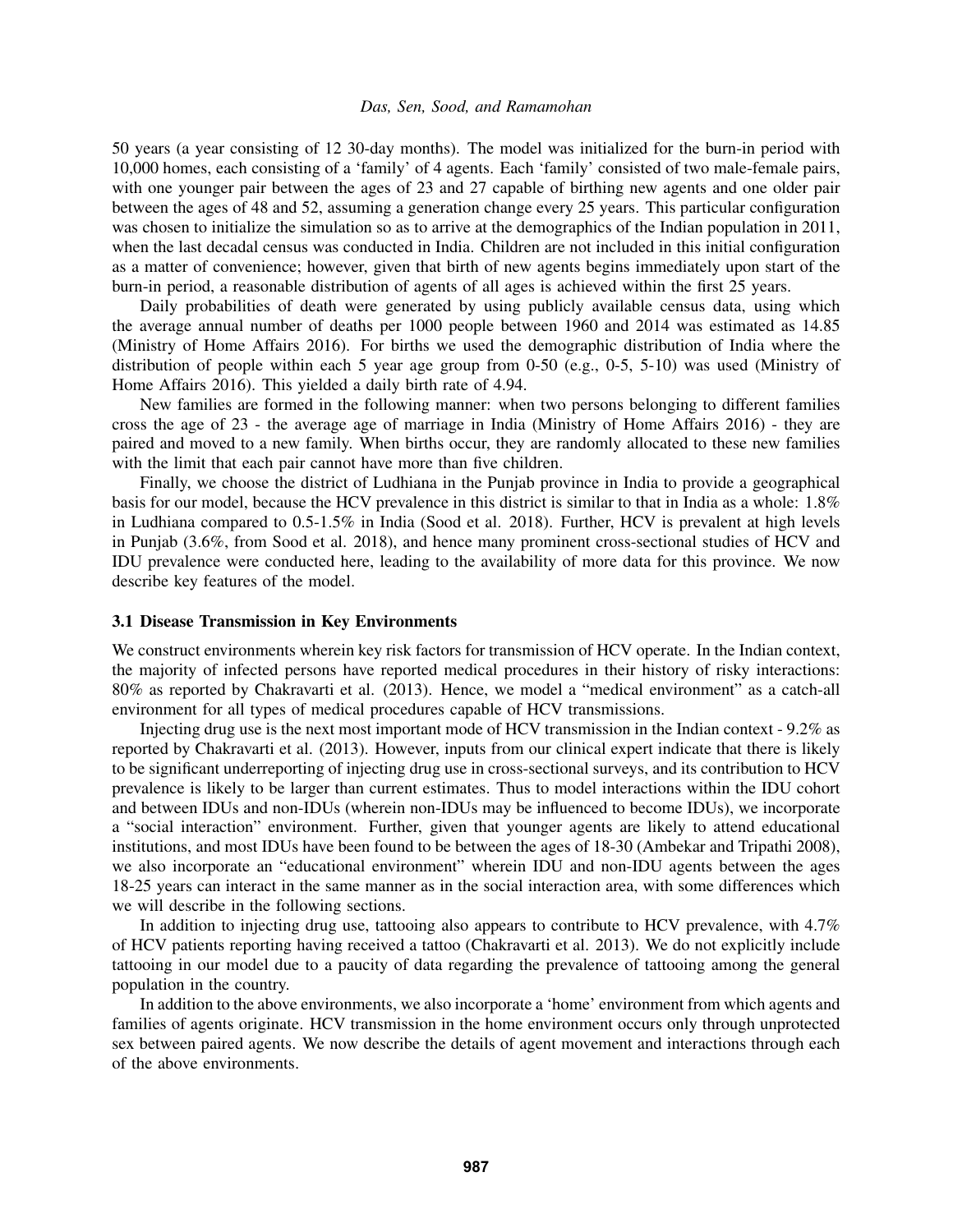### 3.1.1 Home Environment

The home environment serves as a repository for agents and the 'families' they are part of. Agents interact within the home environment and move from the home environment to all other environments considered in the model.

Within this environment the only mode of HCV transmission is unsafe sex. While the contribution of unsafe sex to HCV prevalence is very low in the Indian context, we included it in the model mainly to accommodate future adaptations of the model to HCV/HIV comorbidity as well as to model hepatitis B transmission, which can be spread due to unsafe sex. The per-event probability of transmission of HCV via unprotected sex was estimated as 3.57x10<sup>-6</sup> from a study of heterosexual partners in long-term relationships known as the HCV Partners Study [\(Osmond et al. 1993\)](#page-11-9). This estimate is consistent with the fact that the contribution of unprotected sex to HCV prevalence is very low. We do not go into further detail regarding this environment due to space limitations, and mention only the key assumption involving this environment: we consider the unprotected sex that occurs in the home environment to be a proxy for all unsafe sexual interactions; hence we assume that the per-event probability estimated for heterosexual partners applies to all types of unsafe sexual activity. This may underestimate the contribution of unsafe sexual practices to HCV burden; hence we assume that paired agents engage in unprotected sex daily to include all sexual interactions that may occur external to the familial setting.

# 3.1.2 Medical Environment

<span id="page-4-0"></span>This environment is modelled to encompass all medical procedures capable of transmitting HCV. These interactions include procedures such as injections, dental procedures, blood transfusions, surgeries, wound care, and renal dialysis. The model of infection transmission and agent interactions within the medical environment is depicted in Figure [2](#page-4-0) below. The daily probability of visiting the medical environment was



Figure 2: Medical environment interaction model.

estimated by considering the annual rates at which persons received injections, underwent dental procedures, surgeries and received blood transfusions, as these are the key procedures implicated in HCV transmission within the healthcare setting [\(Chakravarti et al. 2013\)](#page-10-7). In India a person receives on average 5.1 injections per year [\(Atul et al. 2004\)](#page-10-9), and visits a dentist approximately 0.982 times a year [\(Statista 2018\)](#page-11-10). We estimate the per capita rate of receiving a blood transfusion per year to be 0.023 (NACO, 2014), and the annual per capita probability of undergoing a surgery is estimated to be 0.009 [\(Weiser et al. 2016\)](#page-11-11). These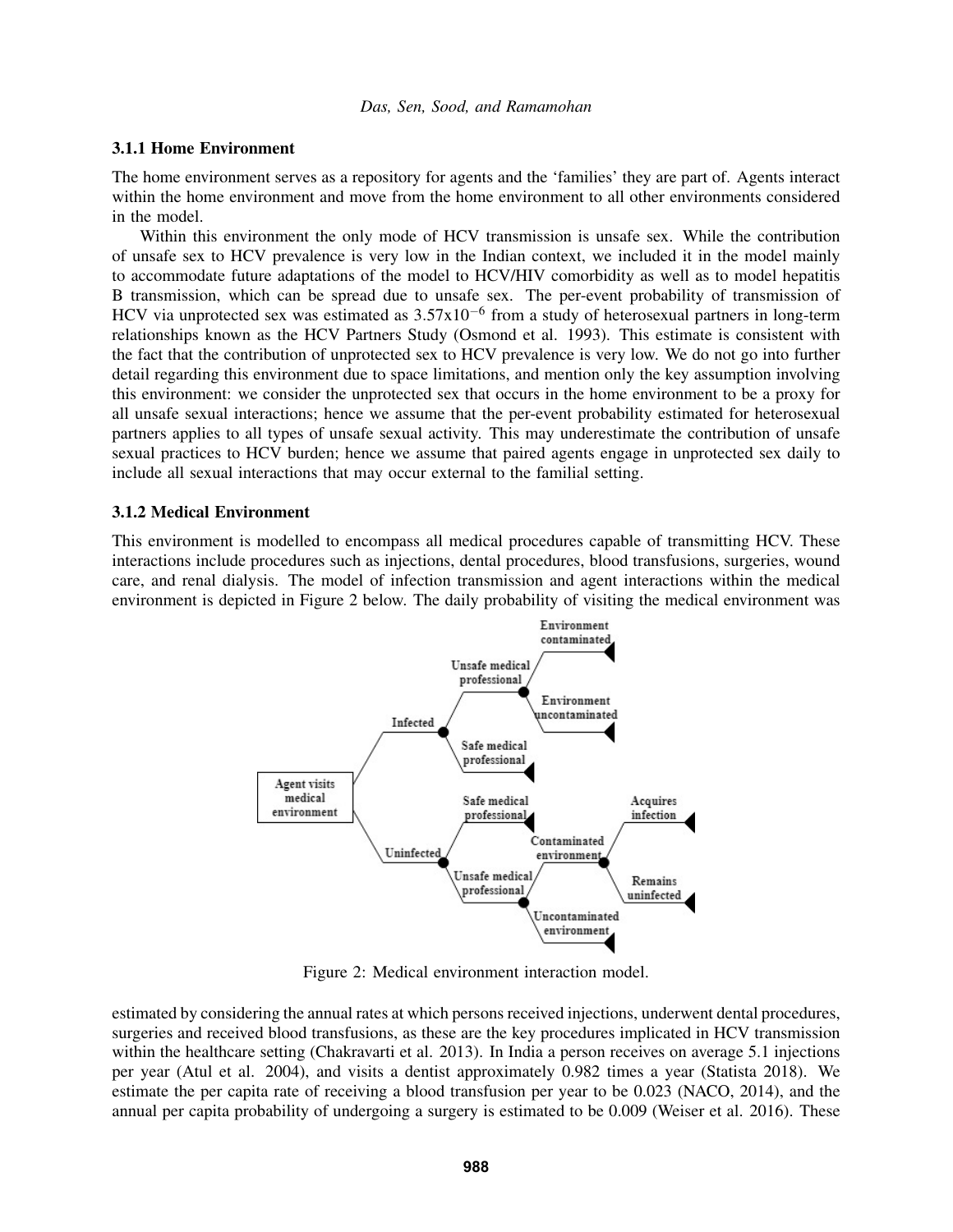are unlikely to have a significant impact on the daily probability of visiting the medical environment, and hence we assume that an agent visits the medical environment 6 times a year, yielding a daily probability of approximately 0.017.

The number of medical professionals (40) was estimated using the 1:1800 doctor:patient ratio in India [\(Deo 2013\)](#page-10-10). Note that our use of the term 'medical professional' reflects the fact that we are considering all personnel – doctors, nurses, phlebotomists, etc. – engaging in activities capable of transmitting HCV to a patient. The proportion of medical professionals engaging in unsafe medical practices was estimated as 50%, based on a survey of sterilization and disinfection practices in 791 dental clinics in India [\(Pala et al.](#page-11-12) [2016\)](#page-11-12). We used this estimate instead of the estimates of unsafe injections in India - nearly 77.5% [\(Atul et al.](#page-10-9) [2004\)](#page-10-9) - to reflect potential improvement in sterilization practice since publication of this study. We assume that the infection from the contaminated setting can be acquired only on the day of the contamination itself.

The per-event probability of acquiring an HCV infection from a contaminated medical environment was estimated by considering the probabilities of acquiring HCV infection from contaminated injections, surgical procedures, blood transfusions, and dental procedures. The probability of acquiring an HCV infection from unsafe surgical procedures was estimated as 33.3% from a small study in an Australian setting [\(Chant et al. 1994\)](#page-10-11). This study was chosen due to the lack of larger studies for this infection mechanism in Indian or international contexts.

The per-event probability of acquiring HCV through contaminated injections was estimated as 0.018 by the Centers for Disease Control and Prevention, USA [\(CDC 2003\)](#page-10-12). We could not identify literature that reported the risk of acquiring an HCV infection from a contaminated blood transfusion. Hence, we used the probability of acquiring an HIV infection from a contaminated blood transfusion as a proxy. This estimate was 0.925 [\(Patel et al. 2014\)](#page-11-13) and given that HCV is a blood-borne disease, the use of HIV as a proxy, yielding the high probability of acquiring HCV from a blood transfusion appears reasonable.

We were unable to obtain reliable information in the literature regarding acquiring an HCV infection in a contaminated dental care setting. Therefore, we assumed that the per-event risk of acquiring an HCV infection in a contaminated dental care setting would be greater than that of a needle-stick injury and less than that in the surgical care setting, and hence we assumed a probability of 10%. We find the overall probability of acquiring an HCV infection in a contaminated medical care setting (estimated as 0.0317) by weighting the above probabilities with the annual probabilities of visiting the medical environment for each procedure type. Note that while we are able to use this estimate directly in the model, a degree of calibration of this parameter may be required when adapting the model for settings with markedly different HCV epidemiology.

### 3.1.3 Social Interaction Environment

The social interaction environment was created primarily to enable interactions among IDUs and between IDUs and non-IDUs. IDUs (both infected and uninfected) can engage in drug use either solitarily or in groups, where injecting equipment sharing may occur, by which uninfected IDUs can acquire HCV. Interactions of IDUs with non-IDUs may also involve the conversion of a non-IDU into an IDU via an influence factor. Figure [3](#page-6-0) depicts the agent interaction model in this environment. Only agents between the ages of 18 and 32 are assumed to interact in this environment. We believe this assumption is reasonable since this environment primarily serves as an area where IDUs can interact and convert non-IDUs into IDUs, and because we allow only agents between ages 18-32 to be IDUs, based on the report by [Ambekar](#page-10-8) [and Tripathi \(2008\)](#page-10-8) who find that more than 90% of IDUs are aged between 18-30 years. Non-IDU agents are assumed to visit the social interaction area once a week, and hence the daily probability of a non-IDU visiting this environment is approximately 0.142. Agents remain IDUs only for a three-year period [\(Ambekar and Tripathi 2008\)](#page-10-8).

The per-encounter probability of an IDU effecting conversion of a non-IDU into an IDU (the influence factor) was estimated by calibrating an initial estimate to reach the IDU prevalence calibration target of 0.1% [\(Sood et al. 2018\)](#page-11-3), and then using differential rates of employment among IDUs (26%) and non-IDUs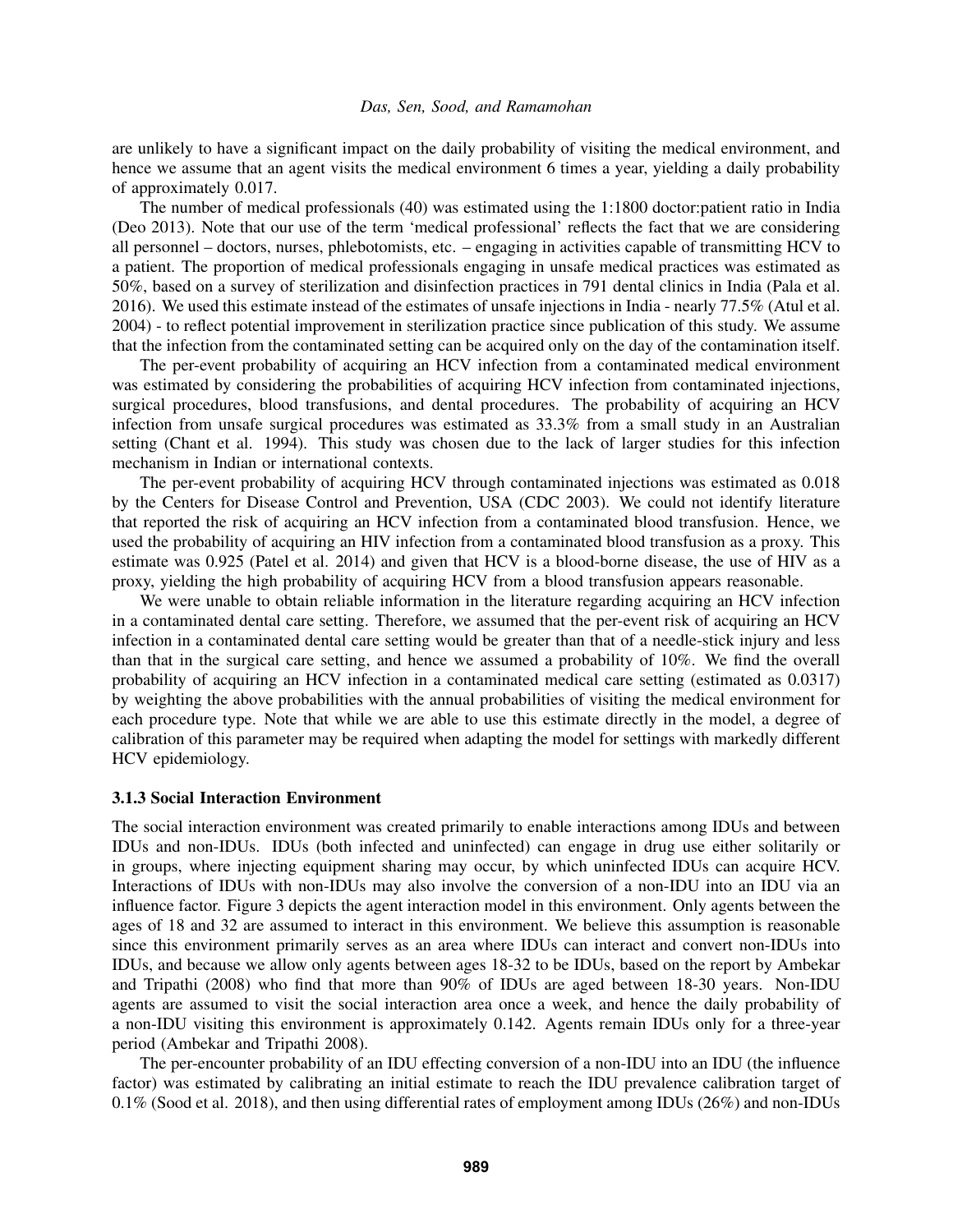<span id="page-6-0"></span>

Figure 3: Social interaction environment model.

(16%) [\(Ambekar and Tripathi 2008\)](#page-10-8) to arrive at estimates of  $3.58 \times 10^{-5}$  and  $2.29 \times 10^{-5}$  for interactions with unemployed and employed non-IDUs, respectively. The daily probability of an IDU visiting the social interaction environment was estimated as 0.744 by weighting together drug use frequencies obtained from [Ambekar and Tripathi \(2008\).](#page-10-8)

We restrict interactions to only agents residing in the same geographical cluster, under the assumption that agents will engage in social interaction in nearby geographical areas. These clusters are determined using (geographical) distance-based K-means clustering of the population in Ludhiana, yielding three distinct geographical clusters. The cohort of agents in the model was distributed geographically such it matched the actual population distribution across the sub-districts of Ludhiana.

We then assumed that if IDUs engage in equipment-sharing, they do so in groups of 3. This is based on a study of IDU characteristics by [Azim et al. \(2008\)](#page-10-13) who reported IDU network sizes of 1-2.8 in Bangladesh. We chose to use the data from study due to lack of Indian sources and because of its South Asian context.

[Ambekar and Tripathi \(2008\)](#page-10-8) reported that 53% of IDUs reported sharing needles or injecting equipment at least once in the past (and hence not that they share during every injecting event). Therefore, we estimate via calibration (by initializing the parameter at 53% and adjusting downwards) that 20% of IDU interactions involve an equipment-sharing event.

The probability of acquiring HCV via sharing a needle with an infected IDU was estimated as 0.02, based on the probability of acquiring an HCV infection from a contaminated needle [\(Rolls et al. 2012\)](#page-11-14). Finally, we note that we do not explicitly model the contribution of tattooing to HCV prevalence due to the paucity of data regarding tattooing practice in India. However, given that we use the upper limit of the IDU network size estimated by [Azim et al. \(2008\),](#page-10-13) we are likely modeling more IDU interactions than is realistic. We made this modeling decision to account for tattooing interactions in addition to IDU interactions, assuming that the probability of acquiring HCV from a contaminated tattooing environment is similar to that from sharing needles.

### 3.1.4 Educational Environment

We incorporate the educational environment into the model for two reasons: (a) we assume that agents from all geographical clusters can attend the educational facility, thus permitting agent interactions from across clusters; and (b) to introduce the capability of modelling the impact of screening and public education programs aimed at increasing awareness about HCV among youth attending higher educational institutions.

We estimate that 20% of agents aged between 18 and 25 years visit the educational facility, based on government higher-education statistics [\(Ministry of Home Affairs 2016\)](#page-11-8). Interactions between agents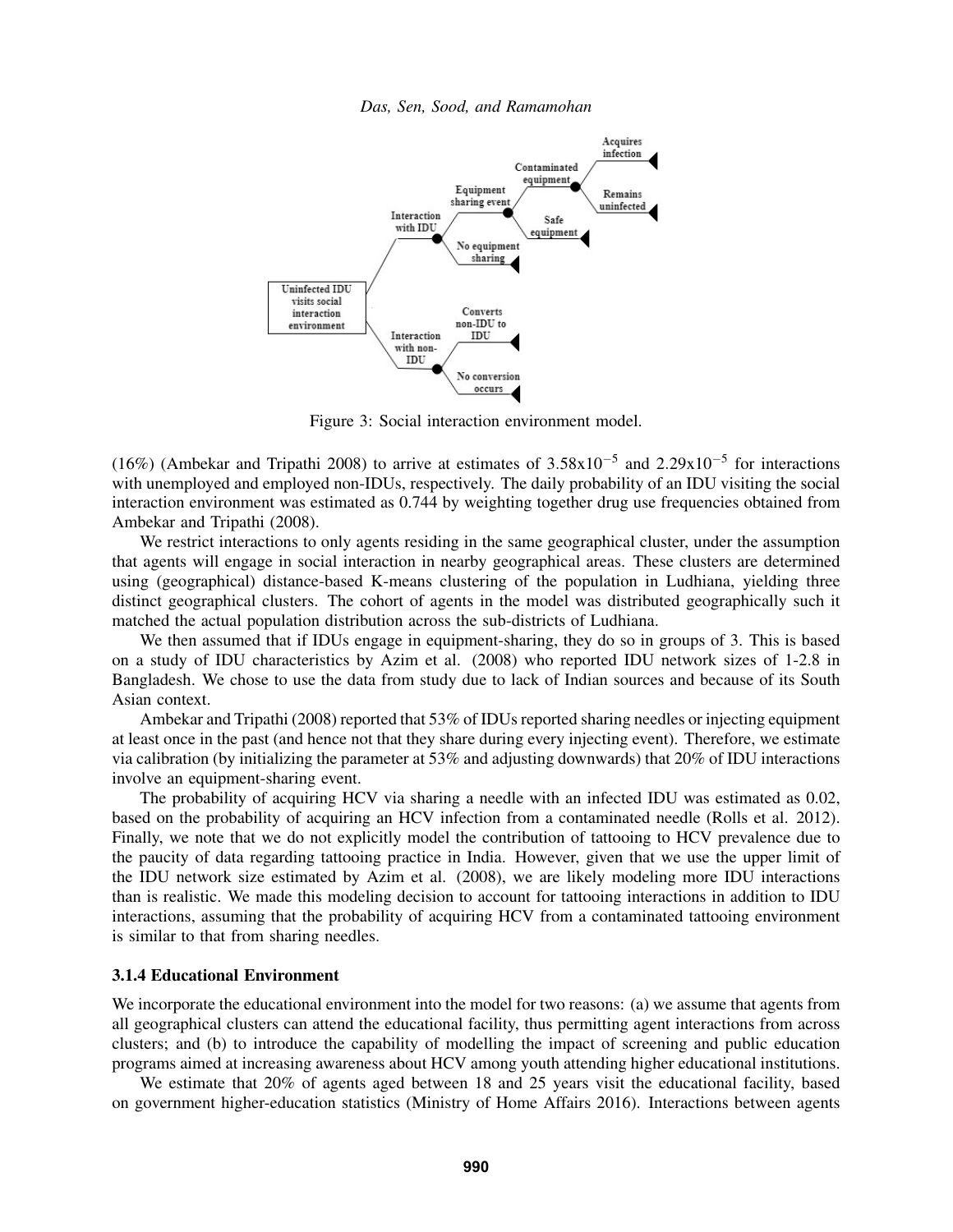(IDUs/no-IDUs) within the educational environment occur in the the same manner as they do in the social interaction environment.

### 3.2 Natural History and Treatment Model

We use a Markov model to simulate the natural history of HCV. We use a modified version of a previously validated model of HCV progression called the MATCH model, which was used by [Aggarwal et al. \(2017\)](#page-10-4) and [Goel et al. \(2018\)](#page-10-5) to assess the cost-effectiveness of DAAs in the Indian context. We modified the MATCH model to include the acute infection state, to incorporate SVR states explicitly within the model, and to consider relapse of HCV among patients who achieve SVR. Due to space limitations, and because the model is largely based upon a previously published model, we do not provide further details regarding the Markov model in this paper, and refer readers to [Aggarwal et al. \(2017\)](#page-10-4) for more details.

We incorporate two types of treatment: (a) the previous standard of care (PSoC), a combination of pegylated interferon with ribavirin, and (b) DAAs. Patients with all genotypes can be treated with the PSoC, whereas DAAs are genotype-specific. We considered genotypes 1, 3 and 4 in the model, as they make up more than 99% of the HCV infections in India. The proportions of HCV patients with genotypes 1, 3 and 4 were estimated as 22%, 72% and 6% in accordance with the literature [\(Mehta et al. 2018\)](#page-11-15). The PSoC was introduced into the model for infected patients 35 years into the burn-in period, as this treatment was introduced in India in the late nineties. A primary objective of the model is to evaluate the impact of HCV treatment with DAAs on population health. Therefore, we introduce DAAs for newly infected HCV patients at the end of the burn-in period (at 50 years), when we meet our calibration targets. Based on inputs from our clinical expert, we no longer consider the PSoC as a treatment option after the end of the burn-in period. We also assume that once an infected agent starts treatment, the agent no longer engages in interactions capable of transmitting infection since they are aware of the disease and have been educated about HCV transmission modes.

The treatment uptake rate for the PSoC is estimated to be 27% of all chronically infected patients [\(Gupta et al. 2015\)](#page-11-16). Because DAAs are significantly more tolerable than the PSoC, we run analyses in the following section that involve studying the impact on epidemiological outcomes when the treatment uptake rate is increased.

The SVR rates for the PSoC and the DAAs considered in our analysis are provided in the tables below. We consider the combination DAA treatments of sofosbuvir plus ledipasvir (SOF + LED) and sofosbuvir plus daclatasvir (SOF + DAC). Note that SOF + LED is indicated only for G1 and G4 patients, whereas SOF + DAC is indicated only for G3 patients.

| <b>Transition</b>                       | G1    | G3    | G4    | <b>Source/Notes</b>                            |
|-----------------------------------------|-------|-------|-------|------------------------------------------------|
| Non-cirrhotic chronic                   |       |       |       | G1, G3: Sood et al. (2014); G4: Rao et al.     |
| $HCV \rightarrow SVR$                   | 0.663 | 0.839 | 0.529 | $(2014)$ . Treatment duration: 48 weeks for G1 |
|                                         |       |       |       | and G4, 24 weeks for G3                        |
| Compensated cirrhosis $\rightarrow$ SVR | 0.286 | 0.492 | 0.529 |                                                |

Table 1: Probabilities of achieving SVR by genotype with PSoC.

Before describing model calibration, we note that nearly all model parameters were estimated using data from disparate sources, many of which do not specify the degree of uncertainty around their data. Most estimates of uncertainty around model parameter estimates therefore are assumed (e.g.,  $\pm 50\%$ , or beta distribution parameters estimated from ratios). Therefore, for this preliminary version of the model, we have refrained from specifying uncertainty (e.g., confidence intervals) around our parameter estimates. However, for all final analyses, we will conduct sensitivity analyses to quantify the robustness of model outcomes to the (assumed) uncertainty around model parameter estimates.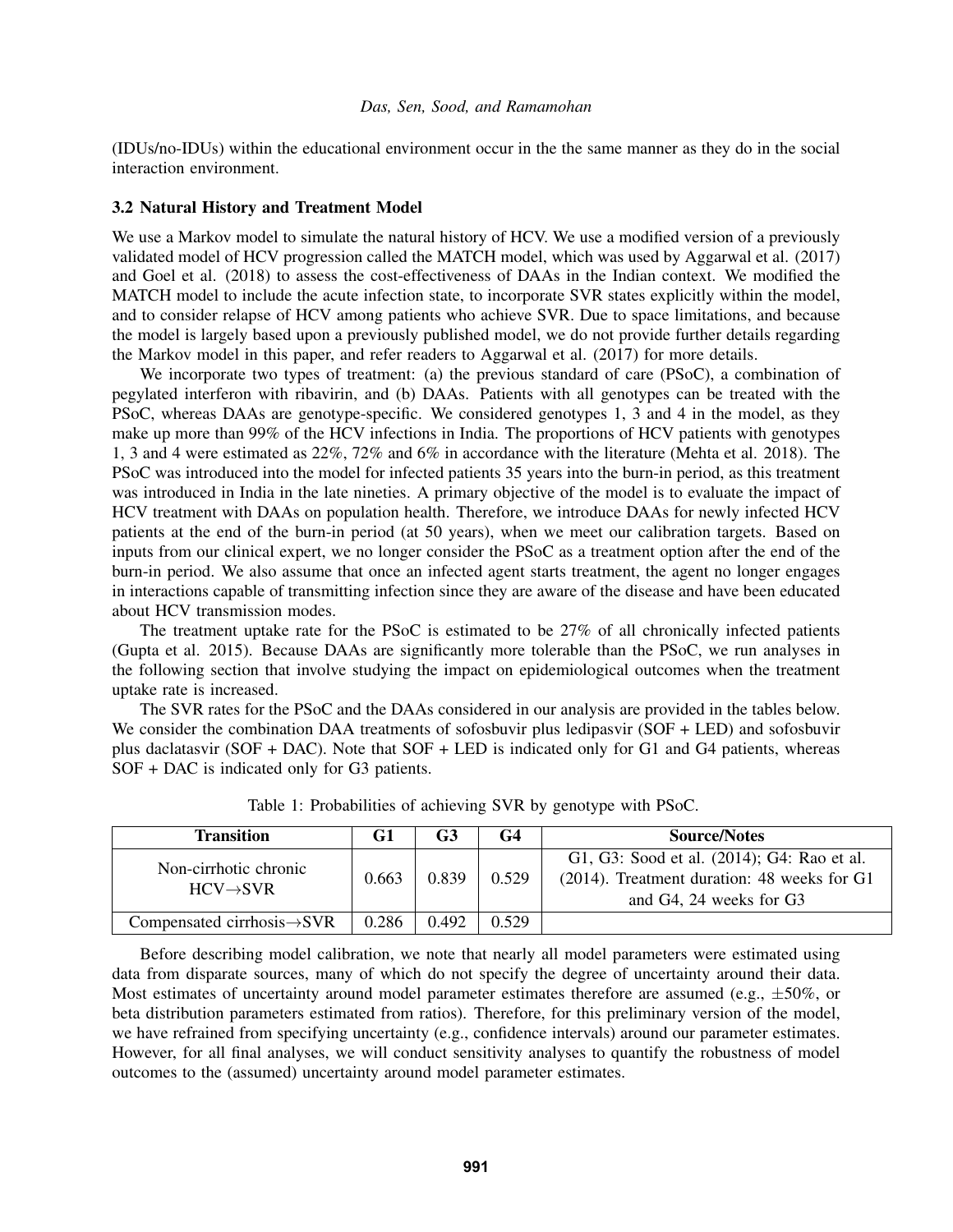| <b>Transition</b>                           | G1, G4 | G3    | <b>Source/Notes</b>                               |
|---------------------------------------------|--------|-------|---------------------------------------------------|
|                                             |        |       | Mehta et al. $(2018)$ . SOF + LED $(G1, G4)$ : 12 |
| Non-cirrhotic chronic $HCV \rightarrow SVR$ | 1.000  | 0.985 | weeks, with RBV for decompensated cirrhosis       |
|                                             |        |       | patients; $SOF + DAC$ (G3): 12 weeks              |
| Compensated cirrhosis $\rightarrow$ SVR     | 1.000  | 0.967 |                                                   |
| Decompensated cirrhosis $\rightarrow$ SVR   | 1.000  | 0.950 |                                                   |

Table 2: Probabilities of achieving SVR by genotype with SOF + LED and SOF + DAC.

# <span id="page-8-0"></span>4 MODEL CALIBRATION AND SIMULATION EXPERIMENTS

The simulation is programmed on the Matlab computing platform (R2017b). The simulation is run on an Intel Xeon workstation with 4 cores and 32 gigabytes of memory.

We calibrate the model to the following population-level outcomes reported for Ludhiana: (a) HCV antibody prevalence (number of persons in the population under consideration with antibodies to the HCV in their blood serum, including those with an active HCV infection and those who achieved SVR); (b) HCV RNA prevalence (number of persons with active HCV infection); and (c) IDU prevalence. The rationale for the choice of the Ludhiana district for calibration remains the same as that for its use as a geographical basis for the model.

The HCV antibody prevalence in Ludhiana in 2014 was reported in a recent study by [Sood et al. \(2018\)](#page-11-3) as 1.8% (95% CIs were not provided). This study did not report HCV RNA prevalence for Ludhiana. However, the HCV RNA prevalence for the state of Punjab as a whole was reported as 2.6% (95% CI: 2.0-3.1%), and the HCV antibody prevalence was reported as 3.6% (95% CI: 3.0-4.2%) in the same study. Hence the HCV RNA prevalence target for Ludhiana was obtained as 1.30% using the ratio of RNA to antibody HCV prevalence for the state of Punjab. Finally, we obtained the IDU prevalence also from the study by [Sood et al. \(2018\)](#page-11-3) as approximately 0.1% in the same year.

The probability of an IDU influencing conversion of a non-IDU into an IDU and the per-event probability of equipment sharing during an IDU injecting event are varied during model calibration. For these preliminary experiments, our calibration criteria were as follows: calibration targets within 95% CIs of estimated values; HCV RNA and IDU prevalences within 10% of targets; and HCV antibody prevalence within 15% of its target. Our model estimates HCV antibody prevalence in 2014 at 2.03% (95% CI: 1.78-2.28), and the HCV RNA prevalence at 1.37% (95% CI: 1.21-1.53). IDU prevalence from our model was also estimated at 0.104% (95% CI: 0.098-0.110). In all cases, the 95% CIs for our prevalence values encompass the calibration targets. The prevalences estimated by our model steadily increase with time over the burn-in period. While we do not have a longitudinal study of HCV prevalence in the Indian context that we can compare our results with, the clinical experts we have consulted are in agreement that HCV prevalence has been increasing with time in the Punjab province. We note here that the above results have been generated with the PSoC implemented from year 35 onwards in the burn-in period. Finally, at the level of an individual HCV patient, we compare the outcomes from the natural history component of the model to that estimated by [Aggarwal et al. \(2017\).](#page-10-4) The authors estimated a survival period of 30.25 years for patients receiving no treatment. Our model provides an estimate of 30.75 life years (95% CI: 29.97-31.53).

We are now able to estimate the impact of treatment with DAAs on population-level outcomes. We do this by introducing the DAAs - SOF + LED and SOF + DAC - into the model after the burn-in period ends at various treatment uptake rates - at 30%, slightly higher than the current rate, up to 90% of those chronically infected - and then running the model for 10 years. Note that these DAAs are introduced simultaneously, with SOF + LED provided to G1 and G4 patients and SOF + DAC provided to G3 patients. The HCV antibody, RNA and IDU prevalences at each uptake rate are depicted in Figures [4a](#page-9-0) - [4c.](#page-9-0)

We see that it is only at treatment uptake rates of approximately 90% that control over the rate at which new cases of HCV (HCV RNA prevalence) occur is achieved. This is consistent with the field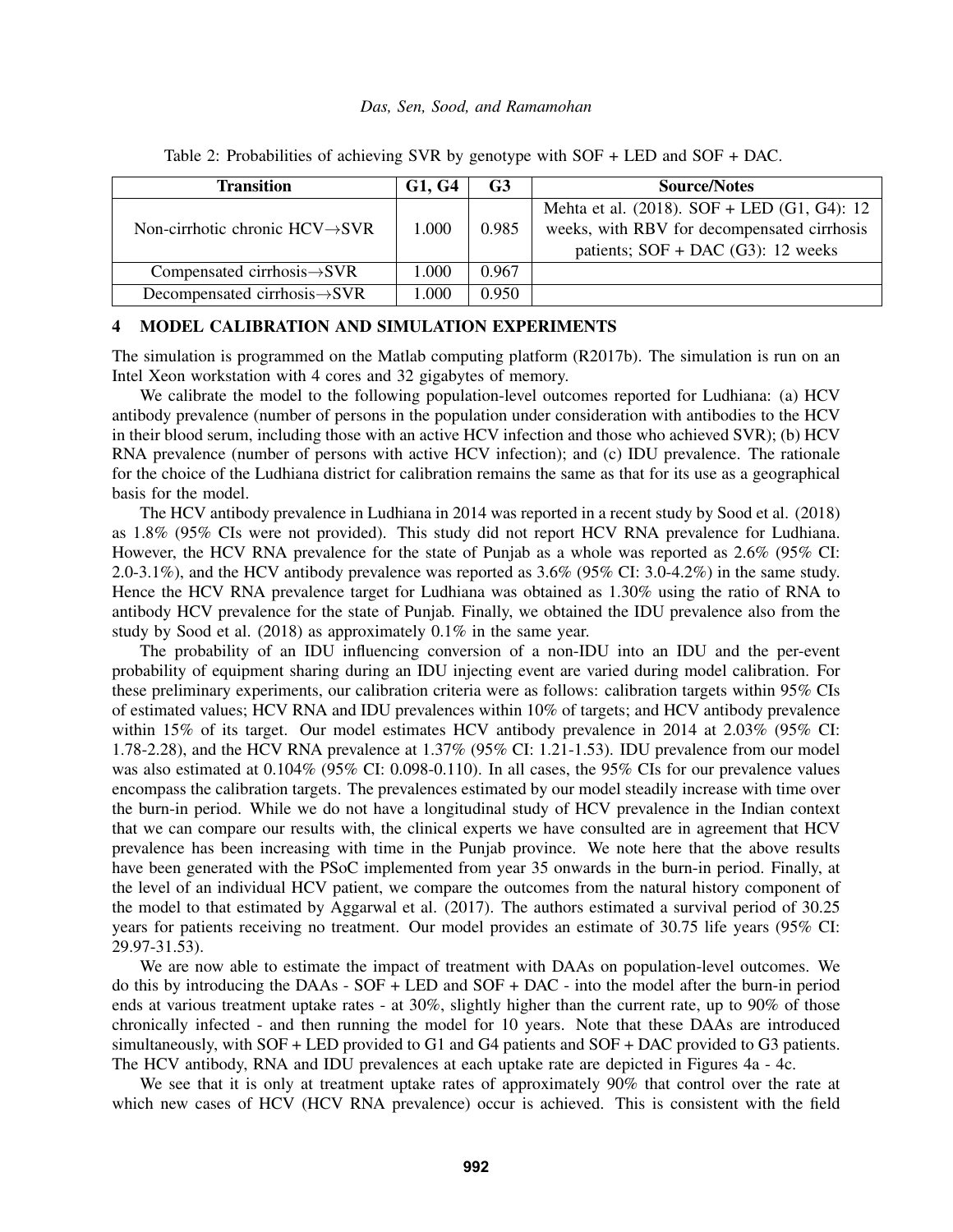

<span id="page-9-0"></span>

Figure 4: Effect of introducing DAAs at varying treatment uptake rates on epidemiological outcomes.

experience of our clinical expert, in that near-universal screening and treatment programs, especially for high-risk groups, are required to control HCV incidence. Note that given that we do not explore uptake rates between 60% and 90% in this set of experiments, we cannot determine the exact uptake rate at which RNA prevalence stops increasing. We plan to determine this in future experiments.

We also see that the IDU prevalence decreases with uptake rate - this is likely because we assume that an IDU stops injecting drug use once he/she begins treatment. In future analyses, we plan to conduct sensitivity analyses around this and the broader assumption that agents who start treatment cease transmission-capable behaviour, given the existence of evidence to the contrary in the Western setting among IDUs [\(He et al.](#page-11-4) [2016\)](#page-11-4). However, this result illustrates the benefit of the 'treatment-as-prevention' notion for infectious diseases - the decrease in IDU prevalence due to screening and treatment also impacts the spread of the disease via attenuation of a key transmission mode.

The above are preliminary experiments intended to demonstrate potential uses of the model. We plan to conduct multiple analyses using the model: (a) determining the uptake rate at which the WHO incidence target is achieved; (b) cost-effectiveness of DAAs taking their epidemiological impact into consideration; (c) cost-effectiveness of harm-reduction and public health education programs for HCV.

# 5 DISCUSSION

In this paper, we present an agent-based model of HCV transmission dynamics developed for the Indian context. Due to space limitations, we present only the key features of the model in this paper, and not a complete description - for example, we have not been able to provide natural history model details. We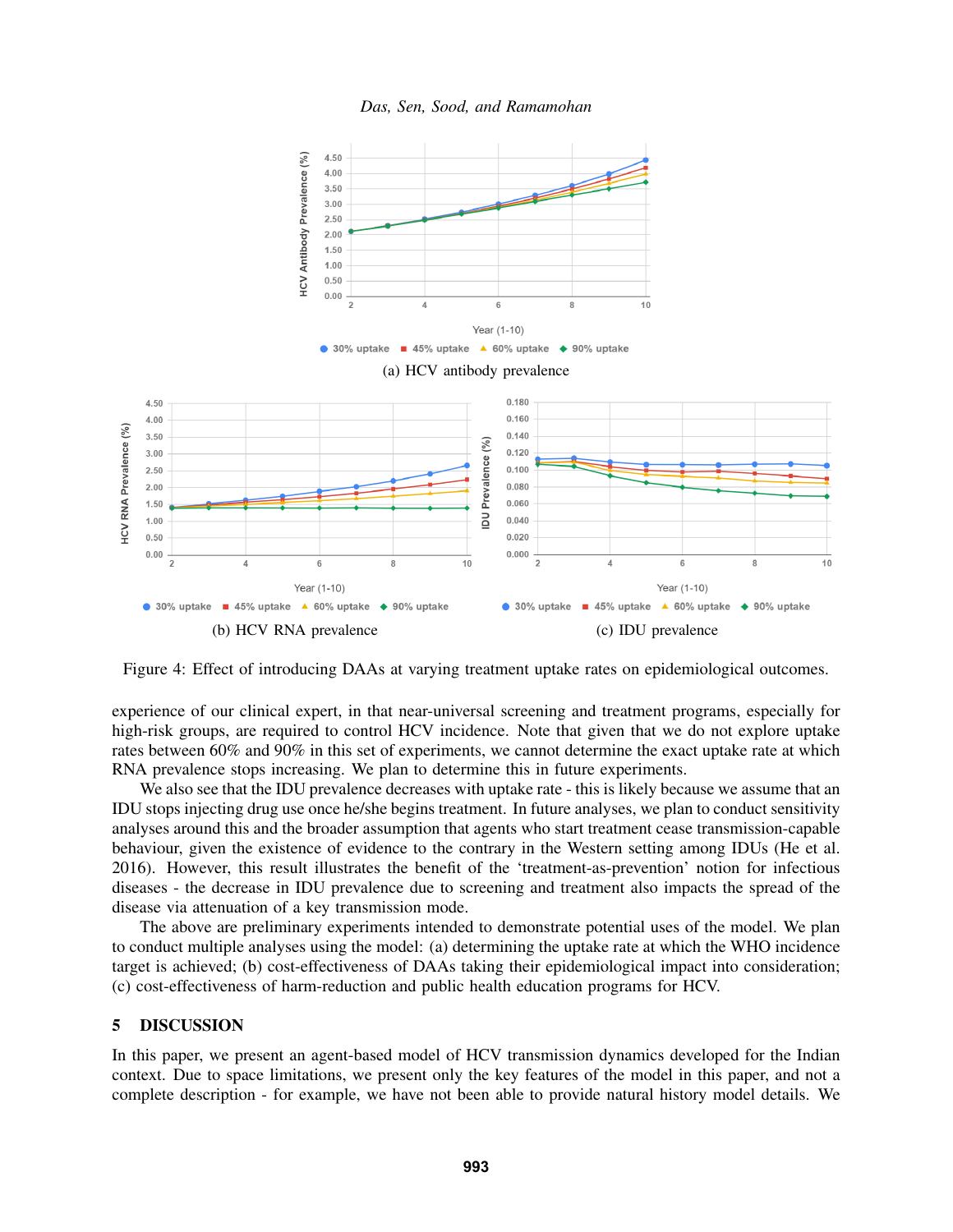also present preliminary simulation experiments conducted using the calibrated model. A list of planned analyses using the model is provided in Section [4.](#page-8-0) In addition, we anticipate that the model can be adapted for simulating the transmission dynamics of HIV and HBV as well.

Among possible enhancements to the model, we are working on the incorporation of IDU interaction networks based on real-world patterns of injecting drug use, similar to the work by [Rolls et al. \(2012\).](#page-11-14) The incorporation of such a network will allow development of an optimal screening, surveillance, and targeted education campaign. Also, the model will be calibrated to HCV prevalence in India in its entirety when considering DAA cost-effectiveness from the Indian perspective as a whole.

A key challenge encountered in developing the model involves lack of data regarding certain aspects of HCV transmission and epidemiology in India. We have discussed these in Section [3,](#page-2-1) but a key aspect involves the lack of longitudinal data regarding HCV prevalence in the Indian context. Therefore, we were unable to validate the prevalence values generated by the model over time to the actual trends in HCV prevalence in the Indian context. We instead calibrate our model by trying to match the prevalence values at the end of the burn-in period to those reported in the most recent studies regarding HCV prevalence in the Indian context. Since the analyses with DAAs will be conducted only after the end of the burn-in period, if the state of the simulation - represented by the overall population of agents, the HCV antibody and RNA prevalences, the IDU prevalence, and the relative contributions of various transmission modes to HCV prevalence - at the end of the burn-in period approximates that reported in the studies chosen for validation, we can use the model to conduct analyses regarding the impact of HCV interventions on the future state of the system.

## REFERENCES

- <span id="page-10-4"></span>Aggarwal, R., Q. Chen, A. Goel, N. Seguy, R. Pendse, T. Ayer, and J. Chhatwal. 2017. "Cost-effectiveness of Hepatitis C Treatment Using Generic Direct-acting Antivirals Available in India". *PLoS One* 12(5):e0176503.
- <span id="page-10-8"></span>Ambekar, A., and B. M. Tripathi. 2008. "Size Estimation of Injecting Drug Use in Punjab and Haryana". Technical report, Joint UN Programme on HIV/AIDS (UNAIDS), New Delhi, India.
- <span id="page-10-9"></span>Atul, K., R. Priya, R. Thakur, V. Gupta, J. Kotwal, and T. Seth. 2004. "Injection Practices in a Metropolis of North India: Perceptions, Determinants and Issues of Safety". *Indian Journal of Medical Sciences* 58(8):334–344.
- <span id="page-10-13"></span>Azim, T., S. I. Khan, F. Haseen, N. L. Huq, L. Henning, M. M. Pervez, M. E. Chowdhury, and I. Sarafian. 2008. "HIV and AIDS in Bangladesh". *Journal of Health, Population, and Nutrition* 26(3):311–324.
- <span id="page-10-12"></span>CDC, National Center of Infectious Diseases 2003. "Exposure to Blood: What Healthcare Personnel Need to Know". [https://www.cdc.gov/hai/pdfs/bbp/exp](https://www.cdc.gov/hai/pdfs/bbp/exp_to_blood.pdf) to blood.pdf, accessed 23rd March 2019.
- <span id="page-10-7"></span>Chakravarti, A., A. Ashraf, S. Malik et al. 2013. "A Study of Changing Trends of Prevalence and Genotypic Distribution of Hepatitis C Virus among High Risk Groups in North India". *Indian Journal of Medical Microbiology* 31(4):354–359.
- <span id="page-10-11"></span>Chant, K., K. Kociuba, R. Munro, S. Crone, R. Kerridge, J. Quin, M. Wyland, G. Miller, I. Turner, J. Brown et al. 1994. "Investigation of Possible Patient-to-patient Transmission of Hepatitis C in a Hospital". *New South Wales Public Health Bulletin* 5(5):47–51.
- <span id="page-10-3"></span>Chhatwal, J., T. He, and M. A. Lopez-Olivo. 2016. "Systematic Review of Modelling Approaches for the Cost-effectiveness of Hepatitis C Treatment with Direct-acting Antivirals". *Pharmacoeconomics* 34(6):551–567.
- <span id="page-10-2"></span>Cousien, A., V. C. Tran, S. Deuffic-Burban, M. Jauffret-Roustide, J.-S. Dhersin, and Y. Yazdanpanah. 2015. "Dynamic Modelling of Hepatitis C Virus Transmission among People who Inject Drugs: A Methodological Review". *Journal of viral hepatitis* 22(3):213–229.
- <span id="page-10-6"></span>Cousien, A., V. C. Tran, S. Deuffic-Burban, M. Jauffret-Roustide, G. Mabileau, J.-S. Dhersin, and Y. Yazdanpanah. 2018. "Effectiveness and Cost-effectiveness of Interventions Targeting Harm Reduction and Chronic Hepatitis C Cascade of Care in People Who Inject Drugs: The Case of France". *Journal of Viral Hepatitis* 25(10):1197–1207.
- <span id="page-10-10"></span>Deo, M. G. 2013. "Doctor Population Ratio for India-The Reality". *The Indian Journal of Medical Research* 137(4):632.
- <span id="page-10-0"></span>Dhiman, R. K., S. Satsangi, G. S. Grover, and P. Puri. 2016. "Tackling the Hepatitis C Disease Burden in Punjab, India". *Journal of Clinical and Experimental Hepatology* 6(3):224–232.
- <span id="page-10-5"></span>Goel, A., Q. Chen, J. Chhatwal, and R. Aggarwal. 2018. "Cost-effectiveness of Generic Pan-genotypic Sofosbuvir/Velpatasvir versus Genotype-dependent Direct-acting Antivirals for Hepatitis C Treatment". *Journal of Gastroenterology and Hepatology* 33(12):2029–2036.
- <span id="page-10-1"></span>Goel, A., N. Seguy, and R. Aggarwal. 2019. "Burden of Hepatitis C Virus Infection in India: A Systematic Review and Meta-analysis". *Journal of Gastroenterology and Hepatology* 34(2):321–329.